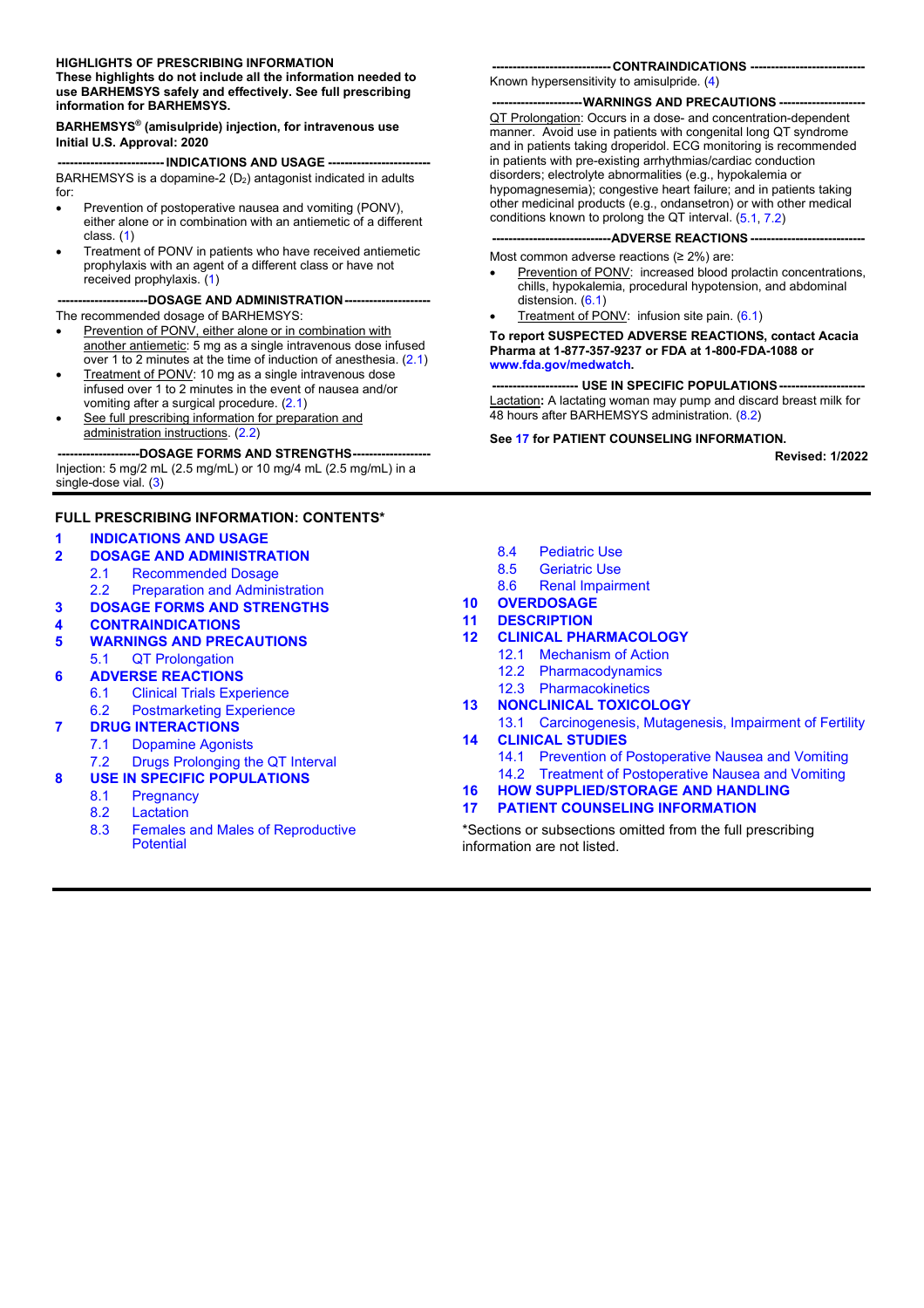# **FULL PRESCRIBING INFORMATION**

## <span id="page-1-0"></span>**1 INDICATIONS AND USAGE**

BARHEMSYS® is indicated in adults for:

- prevention of postoperative nausea and vomiting (PONV), either alone or in combination with an antiemetic of a different class.
- treatment of PONV in patients who have received antiemetic prophylaxis with an agent of a different class or have not received prophylaxis.

## <span id="page-1-2"></span>**2 DOSAGE AND ADMINISTRATION**

## <span id="page-1-1"></span>**2.1 Recommended Dosage**

The recommended adult dosage of BARHEMSYS and infusion rate by indication is shown in the table below:

| Indication                | Adult Dosage Regimen                                                                                                                                                                  |  |  |  |
|---------------------------|---------------------------------------------------------------------------------------------------------------------------------------------------------------------------------------|--|--|--|
| <b>Prevention of PONV</b> | 5 mg as a single intravenous injection infused over 1<br>to 2 minutes at the time of induction of anesthesia [see<br>Dosage and Administration (2.2)].                                |  |  |  |
| <b>Treatment of PONV</b>  | 10 mg as a single intravenous injection infused over 1<br>to 2 minutes in the event of nausea and/or vomiting<br>after a surgical procedure [see Dosage and<br>Administration (2.2)]. |  |  |  |

## <span id="page-1-5"></span>**2.2 Preparation and Administration**

- Dilution of BARHEMSYS is not required before administration. BARHEMSYS is chemically and physically compatible with Water for Injection, 5% Dextrose Injection, 0.9% Sodium Chloride Injection, and Lactated Ringer's Solution (also known as Ringer's Lactate Solution, Compound Sodium Lactate Solution, and Hartmann's Solution), any of which may be used to flush an intravenous line before or after administration of BARHEMSYS.
- Protect from light. BARHEMSYS is subject to photodegradation. Administer BARHEMSYS within 12 hours of removal of the vial from the protective carton.
- Prior to administration, inspect the BARHEMSYS solution visually for particulate matter and discoloration. Discard if particulate matter or discoloration is observed.

# <span id="page-1-3"></span>**3 DOSAGE FORMS AND STRENGTHS**

Injection: 5 mg/2 mL (2.5 mg/mL) or 10 mg/4 mL (2.5 mg/mL) as a clear, colorless sterile solution in a single-dose vial.

## <span id="page-1-4"></span>**4 CONTRAINDICATIONS**

BARHEMSYS is contraindicated in patients with known hypersensitivity to amisulpride *[see [Adverse Reactions \(6.2\)\]](#page-3-1)*.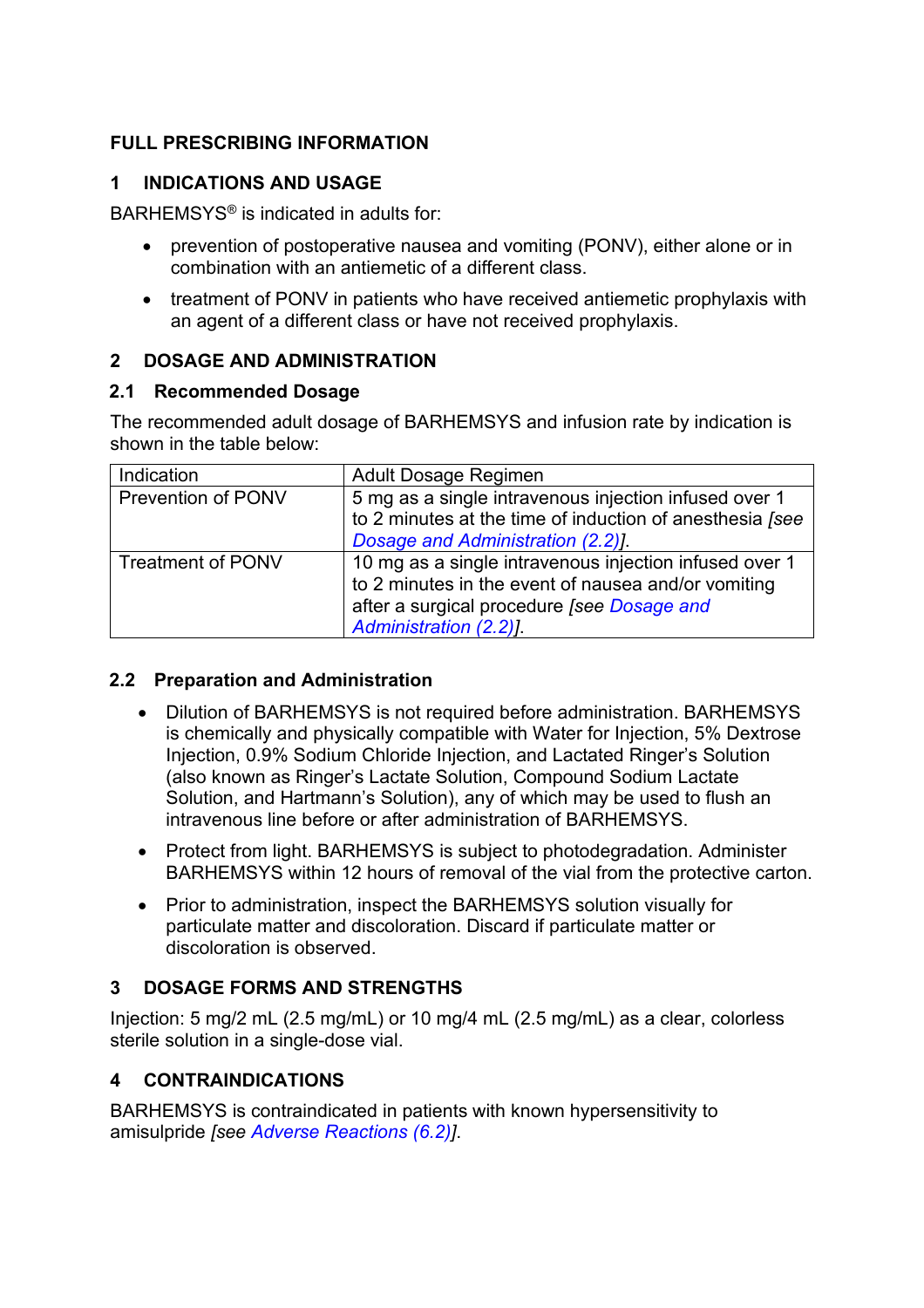# <span id="page-2-3"></span>**5 WARNINGS AND PRECAUTIONS**

## <span id="page-2-0"></span>**5.1 QT Prolongation**

BARHEMSYS causes dose- and concentration-dependent prolongation of the QT interval *[see [Clinical Pharmacology \(12.2\)\]](#page-7-0)*. The recommended dosage is 5 or 10 mg as a single intravenous dose infused over 1 to 2 minutes *[see [Dosage and](#page-1-2)  [Administration \(2.1\)\]](#page-1-2)*.

Avoid use in patients with congenital long QT syndrome and in patients taking droperidol.

Electrocardiogram (ECG) monitoring is recommended in patients with pre-existing arrhythmias/cardiac conduction disorders; electrolyte abnormalities (e.g., hypokalemia or hypomagnesemia); congestive heart failure; and in patients taking other medicinal products (e.g., ondansetron) or with other medical conditions known to prolong the QT interval *[see [Drug Interactions \(7.2\)\]](#page-3-2)*.

# <span id="page-2-2"></span>**6 ADVERSE REACTIONS**

## <span id="page-2-1"></span>**6.1 Clinical Trials Experience**

Because clinical trials are conducted under widely varying conditions, adverse reaction rates observed in the clinical trials of a drug cannot be directly compared to rates in the clinical trials of another drug and may not reflect the rates observed in practice.

The data described below reflect exposure to BARHEMSYS in 1,166 patients treated in placebo-controlled trials. 748 of these patients received a dose of 5 mg for prevention of PONV (of whom 572 received another antiemetic concomitantly) and 418 patients received 10 mg for treatment of PONV *[see [Clinical Studies \(14.1,](#page-9-2) [14.2\)\]](#page-10-0)*. The mean age of the population was 49 years (range 18 to 91 years), 87% female, 80% White/Caucasian, 9% Black, and 1% Asian.

#### Prevention of PONV

Common adverse reactions reported in at least 2% of adult patients who received BARHEMSYS 5 mg and at a higher rate than placebo in Studies 1 and 2 for the prevention of PONV are shown in Table 1.

### **Table 1. Common Adverse Reactions\* in Adult Patients in Studies 1 and 2 of BARHEMSYS for Prevention of PONV**

|                        | <b>BARHEMSYS 5 mg</b> | <b>Placebo</b> |
|------------------------|-----------------------|----------------|
|                        | $N = 748$             | $N = 741$      |
| Chills                 | 4%                    | 3%             |
| <b>Hypokalemia</b>     | 4%                    | 2%             |
| Procedural hypotension | 3%                    | 2%             |
| Abdominal distension   | 2%                    | 1%             |

\*Reported in at least 2% of patients treated with BARHEMSYS and at a higher rate than placebo

Serum prolactin concentrations were measured in Study 1 where 5% (9/176) of BARHEMSYS-treated patients vs 1% (1/166) of placebo-treated patients had increased blood prolactin reported as an adverse reaction. Serum prolactin concentrations increased from a mean of 10 ng/mL at baseline to 32 ng/mL after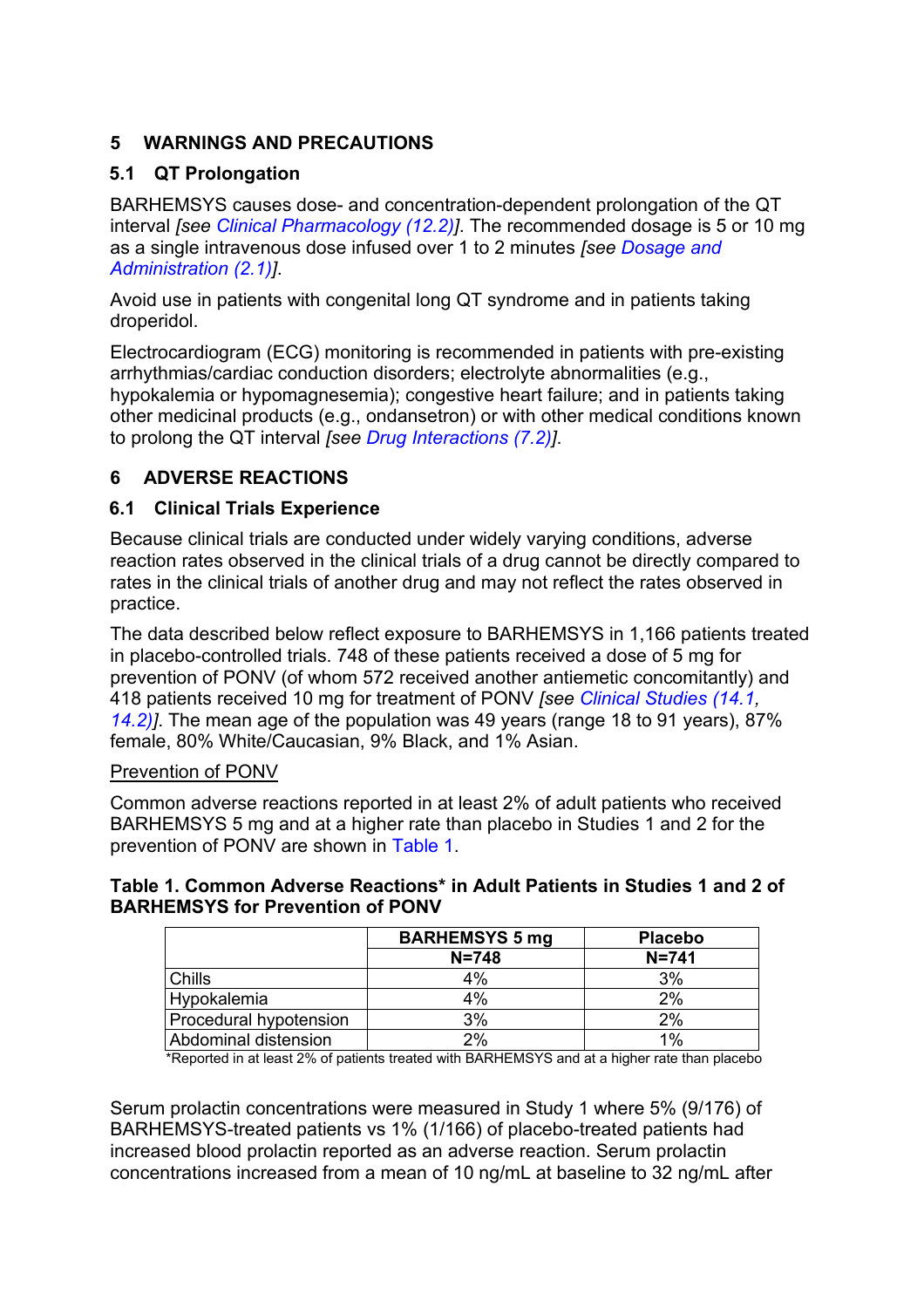BARHEMSYS treatment in 112 females (upper limit of normal 29 ng/mL) and from 10 ng/mL to 19 ng/mL in 61 males (upper limit of normal 18 ng/mL). No clinical consequences due to elevated prolactin levels were reported.

## Treatment of PONV

The most common adverse reaction, reported in at least 2% of adult patients who received BARHEMSYS 10 mg (N=418) and at a higher rate than placebo (N=416), in clinical trials for the treatment of PONV (Studies 3 and 4) was infusion site pain (BARHEMSYS 6%; placebo 4%).

# <span id="page-3-1"></span>**6.2 Postmarketing Experience**

The following adverse reactions have been identified during post-approval chronic oral use of amisulpride outside of the United States (BARHEMSYS is not approved for oral dosing or chronic use). Because these reactions are reported voluntarily from a population of uncertain size, it is not always possible to reliably estimate their frequency or establish a causal relationship to drug exposure.

- *Blood and lymphatic system disorders*: agranulocytosis
- *Cardiac disorders*: bradycardia, torsades de pointes, ventricular tachycardia, prolonged QT by electrocardiogram
- *General disorders*: neuroleptic malignant syndrome
- *Immune system disorders*: angioedema, hypersensitivity, urticaria
- *Hepatic disorders*: increased hepatic enzymes
- *Nervous system disorders*: agitation, anxiety, dystonia, extrapyramidal disorder, seizure
- *Psychiatric disorders*: confusional state, insomnia, somnolence
- *Vascular disorders*: hypotension

# <span id="page-3-2"></span>**7 DRUG INTERACTIONS**

## **7.1 Dopamine Agonists**

Reciprocal antagonism of effects occurs between dopamine agonists (e.g., levodopa) and BARHEMSYS. Avoid using levodopa with BARHEMSYS.

# <span id="page-3-0"></span>**7.2 Drugs Prolonging the QT Interval**

BARHEMSYS causes dose- and concentration-dependent QT prolongation *[\[see](#page-7-0)  [Clinical Pharmacology \(12.2\)\]](#page-7-0)*. To avoid potential additive effects, avoid use of BARHEMSYS in patients taking droperidol. ECG monitoring is recommended in patients taking other drugs known to prolong the QT interval (e.g., ondansetron) *[see [Warnings and Precautions \(5.1\)\]](#page-2-3)*.

# <span id="page-3-3"></span>**8 USE IN SPECIFIC POPULATIONS**

## <span id="page-3-4"></span>**8.1 Pregnancy**

## Risk Summary

Available data with amisulpride use in pregnant women are insufficient to establish a drug associated risk of major birth defects, miscarriage or adverse maternal or fetal outcomes. In animal reproduction studies, there were no adverse developmental effects observed with oral administration of amisulpride in rats and rabbits during the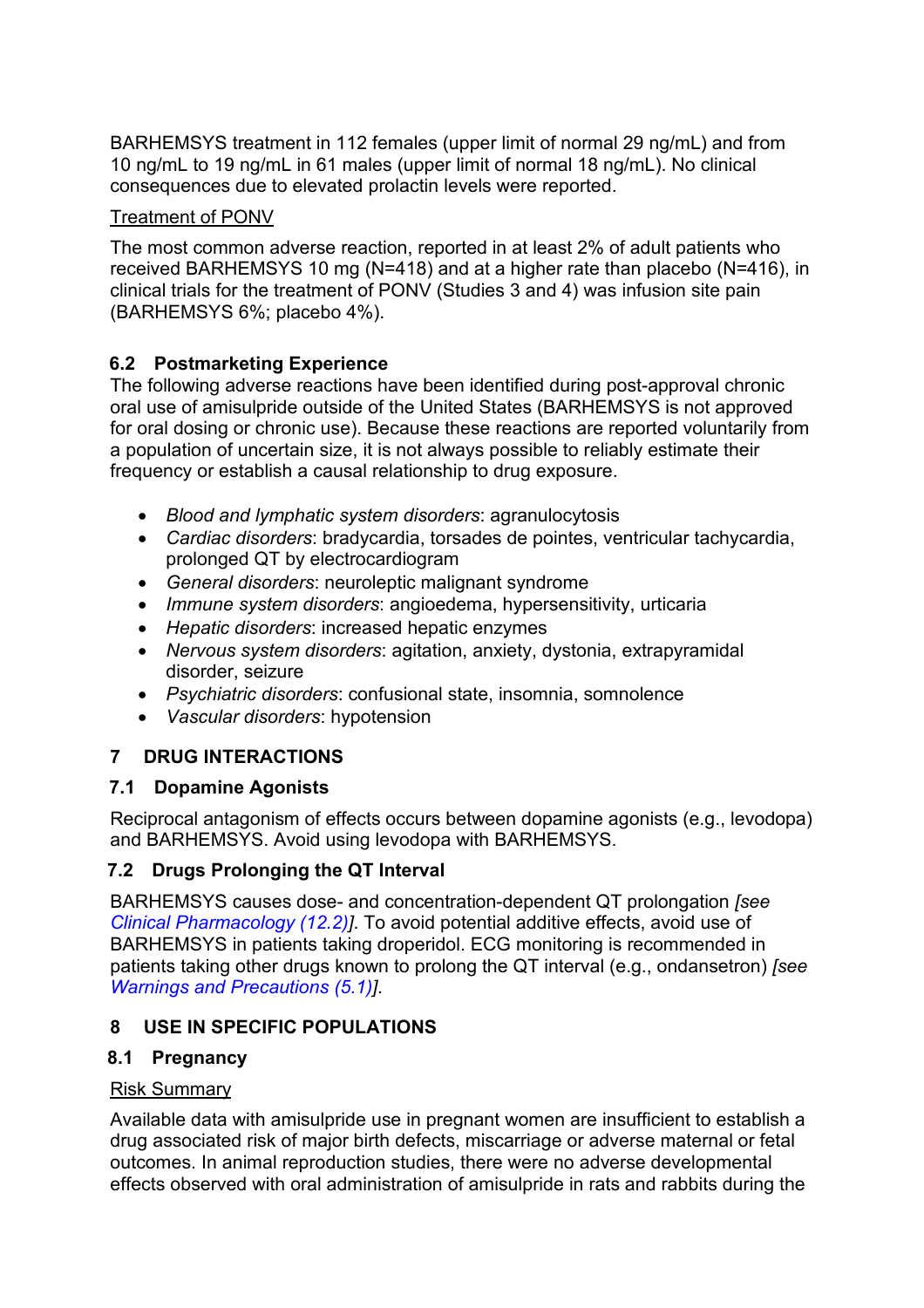period of organogenesis at exposures about 43 and 645 times, respectively, the exposure delivered by the highest recommended human dose *(see Data)*.

The estimated background risk of major birth defects and miscarriage for the indicated population is unknown. All pregnancies have a background risk of birth defect, loss, or other adverse outcomes. In the U.S. general population, the estimated background risk of major birth defects and miscarriage in clinically recognized pregnancies is 2% to 4% and 15% to 20%, respectively.

### Data

#### *Animal Data*

Reproduction studies of amisulpride were conducted in pregnant rats administered oral doses up to 160 mg/kg/day (43 times the exposure based on area under the curve (AUC) at the highest recommended dose of 10 mg) throughout the period of organogenesis. No adverse embryo-fetal developmental effects were observed at any dose level. Maternal animals exhibited a dose-related decrease in overall mean body weight gain. In rabbits administered amisulpride throughout the period of organogenesis, oral doses up to 210 mg/kg/day (645 times the exposure based on AUC at the highest recommended dose of 10 mg) had no adverse developmental effects on the fetus. Maternal animals exhibited reduced mean body weight gain at doses of 100 and 210 mg/kg/day and reduced food intake was observed at 210 mg/kg/day.

The pre- and post-natal developmental effects of amisulpride were assessed in rats administered oral doses of 60, 100 or 160 mg/kg/day during the periods of organogenesis and lactation. At 160 mg/kg/day (43 times the exposure based on AUC at the highest recommended dose of 10 mg), maternal animals exhibited a reduction in mean body weight gain and decrease in food intake during lactation. Amisulpride had no effect on maternal pregnancy parameters, litter survival or pup growth, development or maturation at any dose tested.

## <span id="page-4-0"></span>**8.2 Lactation**

#### Risk Summary

Based on case reports in published literature, amisulpride is present in human milk at concentrations that are 11- to 20-fold higher than human plasma in patients taking multiple oral doses of amisulpride (200 to 400 mg/day). The estimated infant daily dose ranged from 5% to 11% of the maternal dose. There are ways to minimize drug exposure to a breastfed infant *(see Clinical Considerations).* There are no reports of adverse effects on the breastfed child and no information on the effects of amisulpride on milk production. The pharmacological action of amisulpride, a dopamine-2 (D2) receptor antagonist, may result in an increase in serum prolactin levels, which may lead to a reversible increase in maternal milk production *[see [Adverse Reactions \(6.1\)\]](#page-2-2).* The developmental and health benefits of breastfeeding should be considered along with the mother's clinical need for BARHEMSYS and any potential adverse effects on the breastfed child from BARHEMSYS or from the underlying maternal condition.

#### Clinical Considerations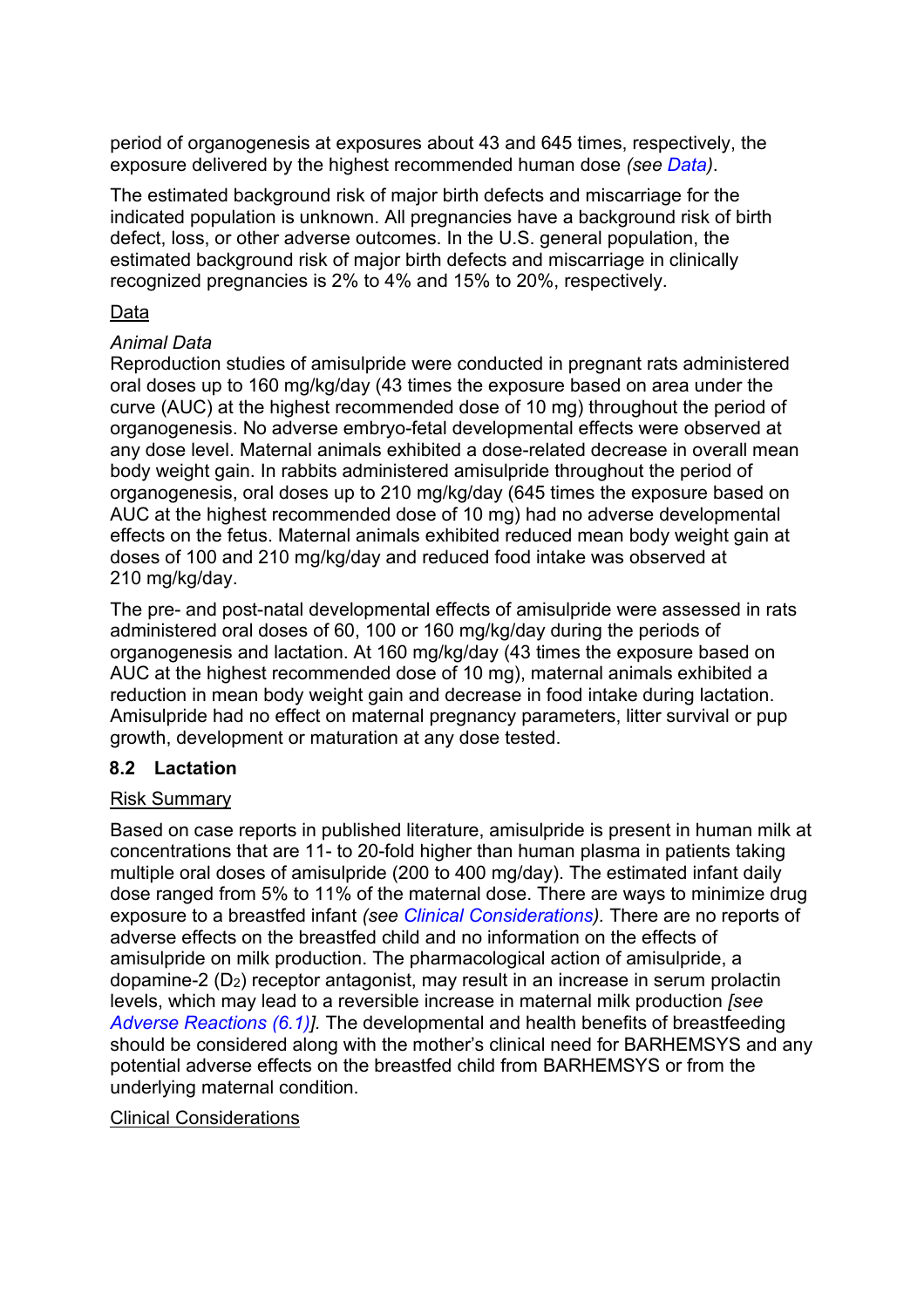A lactating woman may consider interrupting breastfeeding and pumping and discarding breast milk for 48 hours after BARHEMSYS administration to minimize drug exposure to a breastfed infant.

# <span id="page-5-0"></span>**8.3 Females and Males of Reproductive Potential**

### Infertility

In animal fertility studies, administration of repeated doses of amisulpride over a 10 day period to female rats resulted in infertility that was reversible *[see [Nonclinical](#page-9-3)  [Toxicology \(13.1\)\]](#page-9-3).*

# <span id="page-5-1"></span>**8.4 Pediatric Use**

Safety and effectiveness in pediatric patients have not been established.

# <span id="page-5-2"></span>**8.5 Geriatric Use**

Of the total number of patients enrolled in controlled clinical trials who received BARHEMSYS 5 mg for prevention of PONV or 10 mg for treatment of PONV, 235 (17%) were 65 years of age and older, while 59 (4%) were 75 years of age and older. No overall differences in safety or effectiveness were observed between these patients and younger patients, and other reported clinical experience has not identified differences in responses between the elderly and younger patients, but greater sensitivity of some older individuals cannot be ruled out.

Amisulpride is known to be substantially excreted by the kidneys, and the risk of adverse reactions to this drug may be greater in patients with impaired renal function *[see [Use in Specific Populations](#page-5-3) (8.6), [Clinical Pharmacology \(12.3\)\]](#page-7-1)*.

# <span id="page-5-3"></span>**8.6 Renal Impairment**

Avoid BARHEMSYS in patients with severe renal impairment (eGFR < 30  $mL/min/1.73$  m<sup>2</sup>). The pharmacokinetics of amisulpride in patients with severe renal impairment have not been adequately studied in clinical trials *[see [Clinical](#page-7-1)  [Pharmacology \(12.3\)\]](#page-7-1)*. Amisulpride is known to be substantially excreted by the kidneys and patients with severe renal impairment may have increased systemic exposure and an increased risk of adverse reactions.

No dosage adjustment is necessary in patients with mild to moderate renal impairment (eGFR 30 mL/min/1.73 m<sup>2</sup> and above).

# <span id="page-5-4"></span>**10 OVERDOSAGE**

Doses of oral amisulpride (BARHEMSYS is not approved for oral dosing) above 1200 mg/day have been associated with adverse reactions related to dopamine-2 (D2) antagonism, in particular:

- cardiovascular adverse reactions (e.g., prolongation of the QT interval, torsades de pointes, bradycardia and hypotension) *[see [Warnings and](#page-2-3)  [Precautions \(5.1\)\]](#page-2-3)*.
- neuropsychiatric adverse reactions (e.g., sedation, coma, seizures, and dystonic and extrapyramidal reactions).

There is no specific antidote for amisulpride overdose. Management includes cardiac monitoring and treatment of severe extrapyramidal symptoms.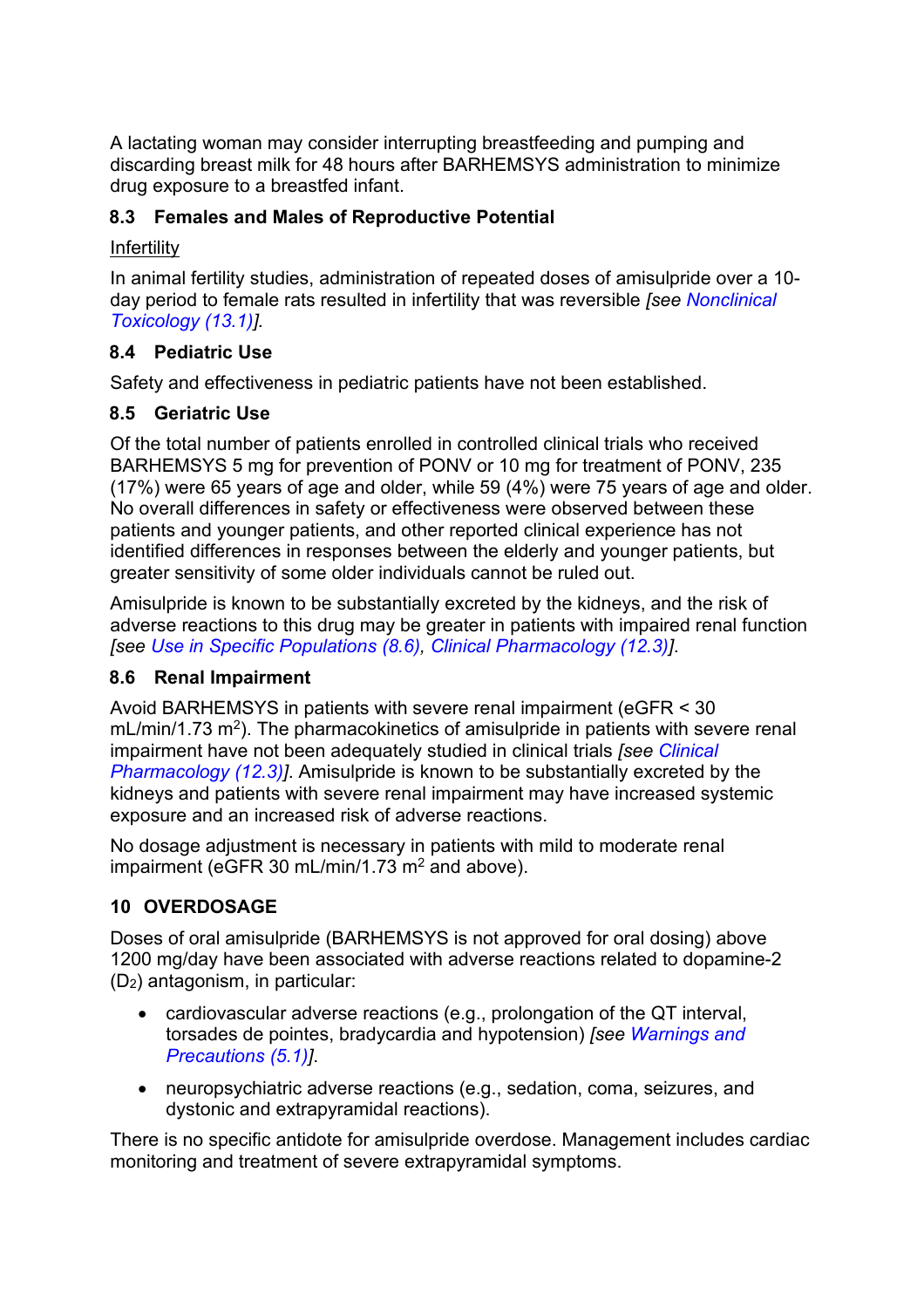Since amisulpride is weakly dialyzed, hemodialysis should not be used to eliminate the drug.

# <span id="page-6-0"></span>**11 DESCRIPTION**

The active ingredient of BARHEMSYS is amisulpride, a dopamine-2  $(D_2)$  receptor antagonist. Its chemical name is 4-Amino-*N*-[(1-ethyl-2-pyrrolidinyl)methyl]-5- (ethylsulfonyl)-*o*-anisamide. It has the following chemical structure:



The empirical formula is  $C_{17}H_{27}N_3O_4S$  representing a molecular weight of 369.48.

Amisulpride is a white or almost white crystalline powder. It is practically insoluble in water, sparingly soluble in ethanol and freely soluble in methylene chloride, and has a melting point of around 126°C. The compound is racemic and shows no optical rotation and is not hygroscopic. No other polymorphs of amisulpride have been reported.

BARHEMSYS (amisulpride) injection is a clear, colorless, nonpyrogenic, sterile solution formulation of amisulpride 5 mg/2 mL (2.5 mg/mL) or 10 mg/4 mL (2.5 mg/mL) for intravenous infusion presented in a single-dose vial. It has a pH of approximately 5.0 and the osmolality of the product is between 250 and 330 mOsmol/kg.

Each 2 mL vial of BARHEMSYS contains 5 mg of amisulpride; 18.7 mg of citric acid monohydrate USP; 3.6 mg of sodium chloride USP; 32.64 mg of trisodium citrate dihydrate; hydrochloric acid NF and sodium hydroxide NF as needed to adjust the pH (4.75 to 5.25); and Water for Injection USP to make up to volume.

Each 4 mL vial of BARHEMSYS contains 10 mg of amisulpride; 37.4 mg of citric acid monohydrate USP; 7.2 mg of sodium chloride USP; 65.3 mg of trisodium citrate dihydrate; hydrochloric acid NF and sodium hydroxide NF as needed to adjust the pH (4.75 to 5.25); and Water for Injection USP to make up to volume.

# <span id="page-6-1"></span>**12 CLINICAL PHARMACOLOGY**

## <span id="page-6-2"></span>**12.1 Mechanism of Action**

Amisulpride is a selective dopamine-2  $(D_2)$  and dopamine-3  $(D_3)$  receptor antagonist. D<sub>2</sub> receptors are located in the chemoreceptor trigger zone (CTZ) and respond to the dopamine released from the nerve endings. Activation of CTZ relays stimuli to the vomiting center which is involved in emesis. Studies in multiple species indicate that D3 receptors in the area postrema also play a role in emesis. Studies conducted in ferrets have shown that amisulpride inhibits emesis caused by apomorphine, with an estimated ED<sub>50</sub> of less than 1 mcg/kg, subcutaneously; and inhibits cisplatin-induced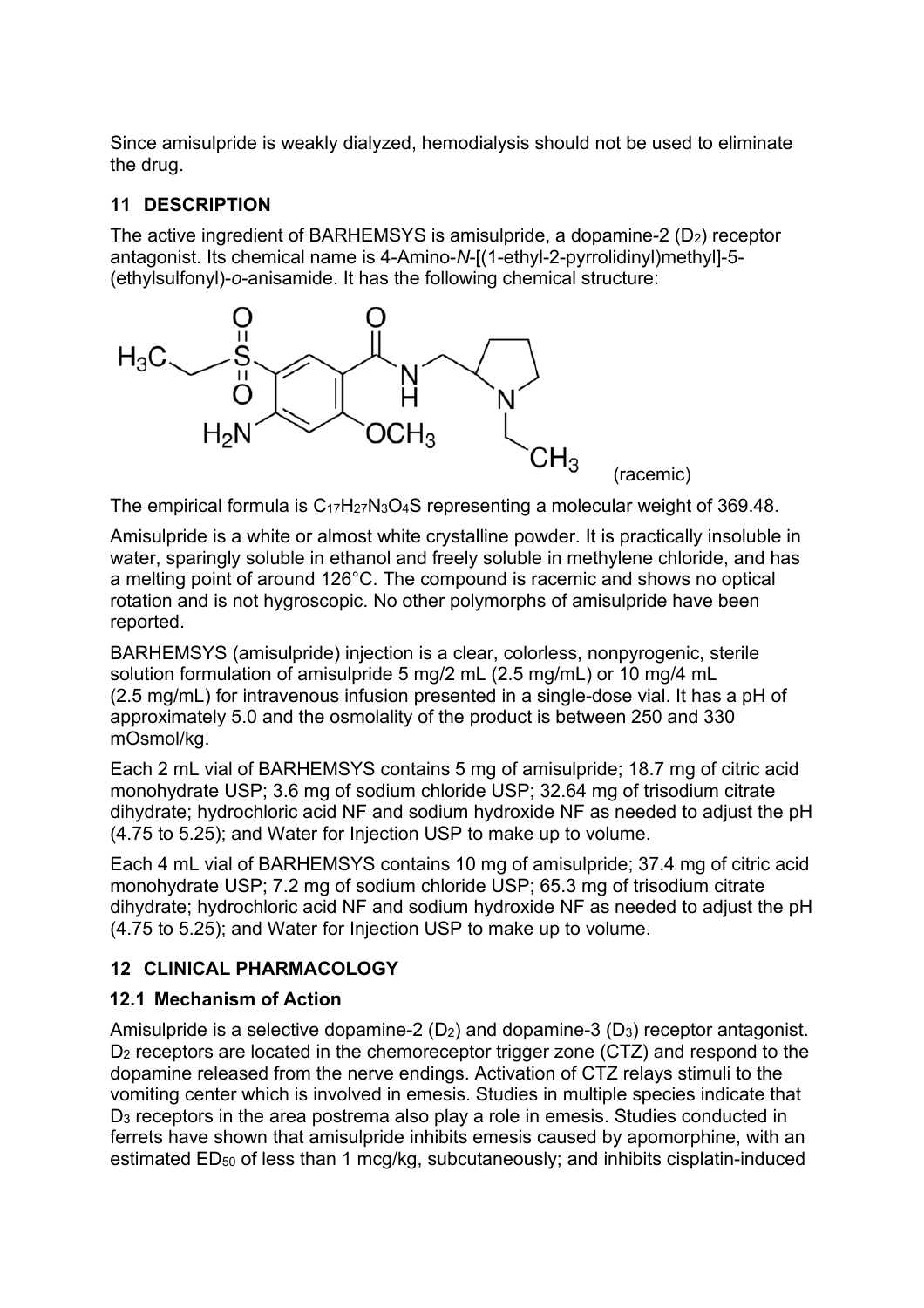emesis at 2 mg/kg and morphine-induced emesis at 3 to 6 mg/kg, when given intravenously.

Amisulpride has no appreciable affinity for any other receptor types apart from low affinities for  $5-HT_{2B}$  and  $5-HT_{7}$  receptors.

## <span id="page-7-0"></span>**12.2 Pharmacodynamics**

## Cardiac Electrophysiology

A significant exposure-response relationship was identified between amisulpride concentration and ΔΔQTcF. In 40 healthy Caucasian and Japanese subjects, the maximum mean difference (95% upper confidence bound) in QTcF from placebo after baseline-correction (ΔΔQTcF) was 5.0 (7.1) milliseconds after a 2-minute intravenous infusion of 5 mg BARHEMSYS and 23.4 (25.5) milliseconds after an 8 minute intravenous infusion of 40 mg BARHEMSYS *[see [Warnings and Precautions](#page-2-0)  [\(5.1\)\]](#page-2-0)*.

The recommended infusion rate is 1 to 2 minutes for 5 mg or 10 mg of BARHEMSYS *[see [Dosage and Administration \(2.1\)\]](#page-1-2).*

# <span id="page-7-1"></span>**12.3 Pharmacokinetics**

After an intravenous infusion, the peak plasma concentration of amisulpride is achieved at the end of the infusion period and the plasma concentration decreases to about 50% of the peak value within approximately 15 minutes. The  $AUC_{(0-\infty)}$ increases dose-proportionally in the dose range from 5 mg to 40 mg (4-times the maximum recommended dose).

The following mean pharmacokinetic parameters of amisulpride were observed following a single 5 or 10 mg intravenous dose in adult healthy subjects and surgical patients.

|                         | <b>Single</b>   | <b>Infusion</b>              | Number of       | Mean (SD)                                   |                                         |  |
|-------------------------|-----------------|------------------------------|-----------------|---------------------------------------------|-----------------------------------------|--|
|                         | <b>Dose</b>     | <b>Duration</b><br>(minutes) | <b>Subjects</b> | <b>Peak Plasma Concentration</b><br>(ng/mL) | $AUC_{(0-\infty)}$<br>$(ng \cdot h/mL)$ |  |
| <b>Healthy Subjects</b> | 5 <sub>mg</sub> |                              | 39              | 200 (139)                                   | 154 (30)                                |  |
| <b>Healthy Subjects</b> | $10 \text{ mg}$ |                              | 29              | 451 (230)                                   | 136 (28) <sup>a</sup>                   |  |
| <b>Patients</b>         |                 | 1 to $2$                     | 26 <sup>b</sup> | 161 (58)                                    | 260 (65)                                |  |
|                         | 5 <sub>mg</sub> |                              | 27c             | 127(64)                                     | 204 (94)                                |  |
| Patients                | $10 \text{ mg}$ | 1 to $2$                     | 31 <sup>c</sup> | 285 (446)                                   | 401 (149)                               |  |

| Table 2. Summary of Key Pharmacokinetic Parameters of Amisulpride from |  |
|------------------------------------------------------------------------|--|
| <b>Clinical Studies</b>                                                |  |

 $a$  AUC $(0-2)$  hr)

<sup>b</sup> Patients in a clinical trial for prophylaxis of PONV

<sup>c</sup> Patients in clinical trials for treatment of PONV

## **Distribution**

Following intravenous infusion, the mean volume of distribution of amisulpride is estimated to be 127 to 144 L in surgical patients and 171 L in healthy subjects.

Amisulpride distributes into erythrocytes. Plasma protein binding is 25% to 30% in the concentration range from 37 to 1850 ng/mL.

#### **Elimination**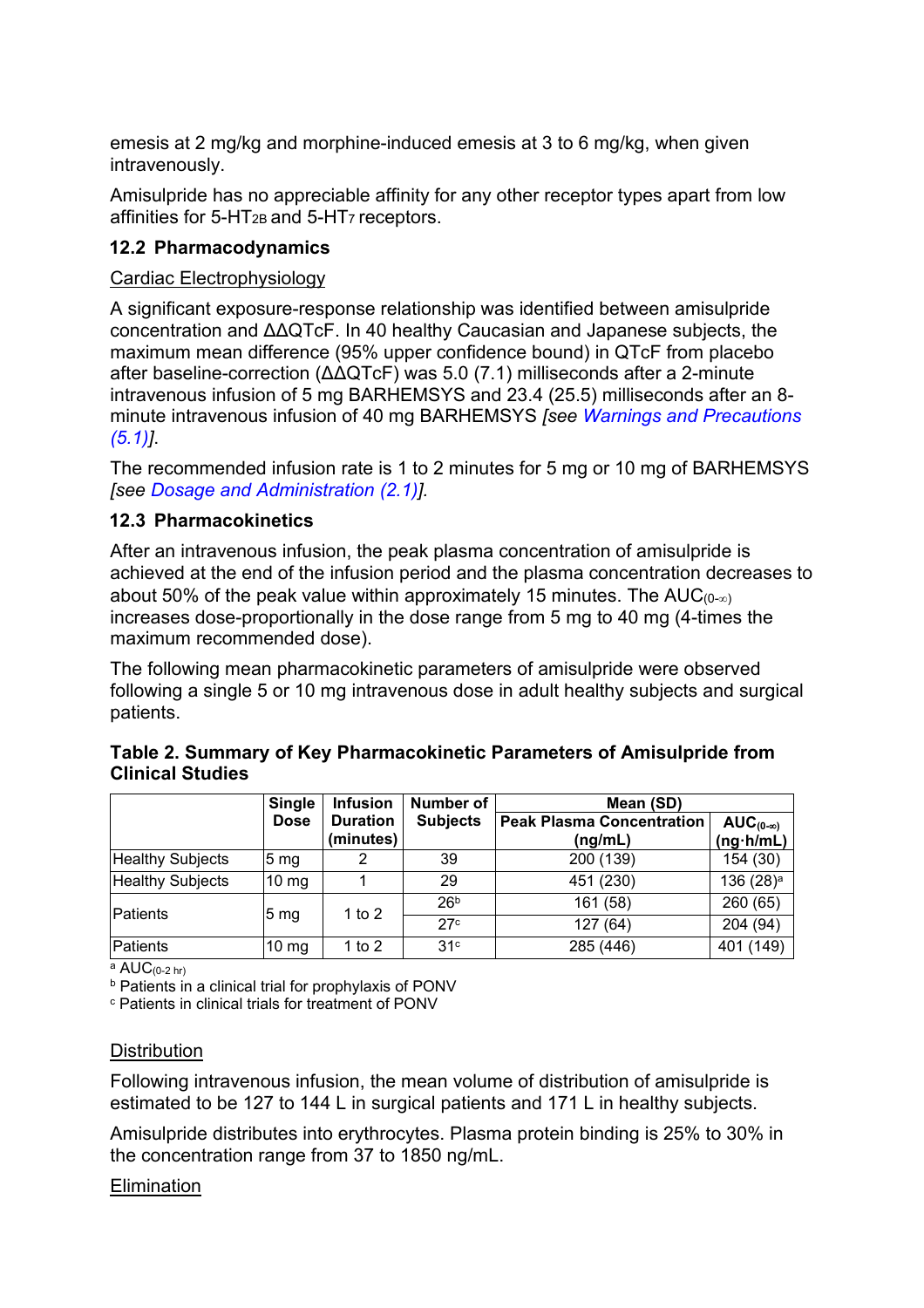The mean elimination half-life is approximately 4 to 5 hours and similar between healthy subjects and surgical patients. Population pharmacokinetic analysis estimated that the plasma clearance of amisulpride is 20.6 L/h in surgical patients and 24.1 L/h in healthy subjects.

#### *Metabolism*

In a mass balance study, no metabolites were detectable in plasma while four metabolites were identified in urine and feces. Each metabolite accounts for less than 7% of the dose. *In vitro* amisulpride is not metabolized by major cytochrome P450 enzymes.

### *Excretion*

After intravenous administration of amisulpride, 74% and 23% of the administered dose was recovered in urine and feces, respectively. 58% and 20% of the dose was excreted as unchanged amisulpride in urine and feces, respectively.

Renal clearance was estimated to be 20.5 L/hr (342 mL/min) in healthy subjects suggesting that amisulpride undergoes active renal secretion.

#### Specific Populations

### *Age, Sex, and Racial Groups*

No clinically significant effect on the pharmacokinetics of amisulpride was observed based on age (18 to 90 years), sex, or race.

#### *Patients with Renal Impairment*

In surgical patients with mild or moderate renal impairment (eGFR 30 to 89 mL/min/1.73 m<sup>2</sup>), the C<sub>max</sub> of amisulpride was not significantly different and the AUC $(0, \infty)$  of amisulpride increased about 1.3-fold compared to patients with normal renal function. The pharmacokinetics of amisulpride in patients with severe renal impairment (eGFR  $\leq$  30 mL/min/1.73 m<sup>2</sup>) have not been adequately studied in clinical trials *[\[see Use in Specific Populations \(8.6\)\]](#page-5-3)*.

#### Drug Interaction Studies

No clinical drug interaction trials have been conducted with BARHEMSYS.

#### *In Vitro Studies*

#### *Cytochrome P450-Related Metabolism*

*In vitro*, amisulpride did not inhibit CYP1A2, CYP2A6, CYP2B6, CYP2C9, CYP2C19, CYP2D6, or CYP3A4, or induce CYP1A2, CYP2C9, CYP2C19, or CYP3A4.

*In vitro*, amisulpride was not a substrate of CYP1A2, CYP2A6, CYP2B6, CYP2C8, CYP2C9, CYP2C19, CYP2D6, CYP2E1 and CYP3A4.

#### *Transporters*

Amisulpride inhibits MATE1 and MATE2-K transporters.

Amisulpride does not inhibit P-gp, BCRP, OCT1, OCT2, OAT1, OAT3, OATP1B1, OATP1B3 at therapeutic concentrations.

Amisulpride is a substrate for P-gp, BCRP, OCT1, MATE1 and MATE2-K, but not a substrate for OATP1B1, OATP1B3, OAT1, OAT3 and OCT2.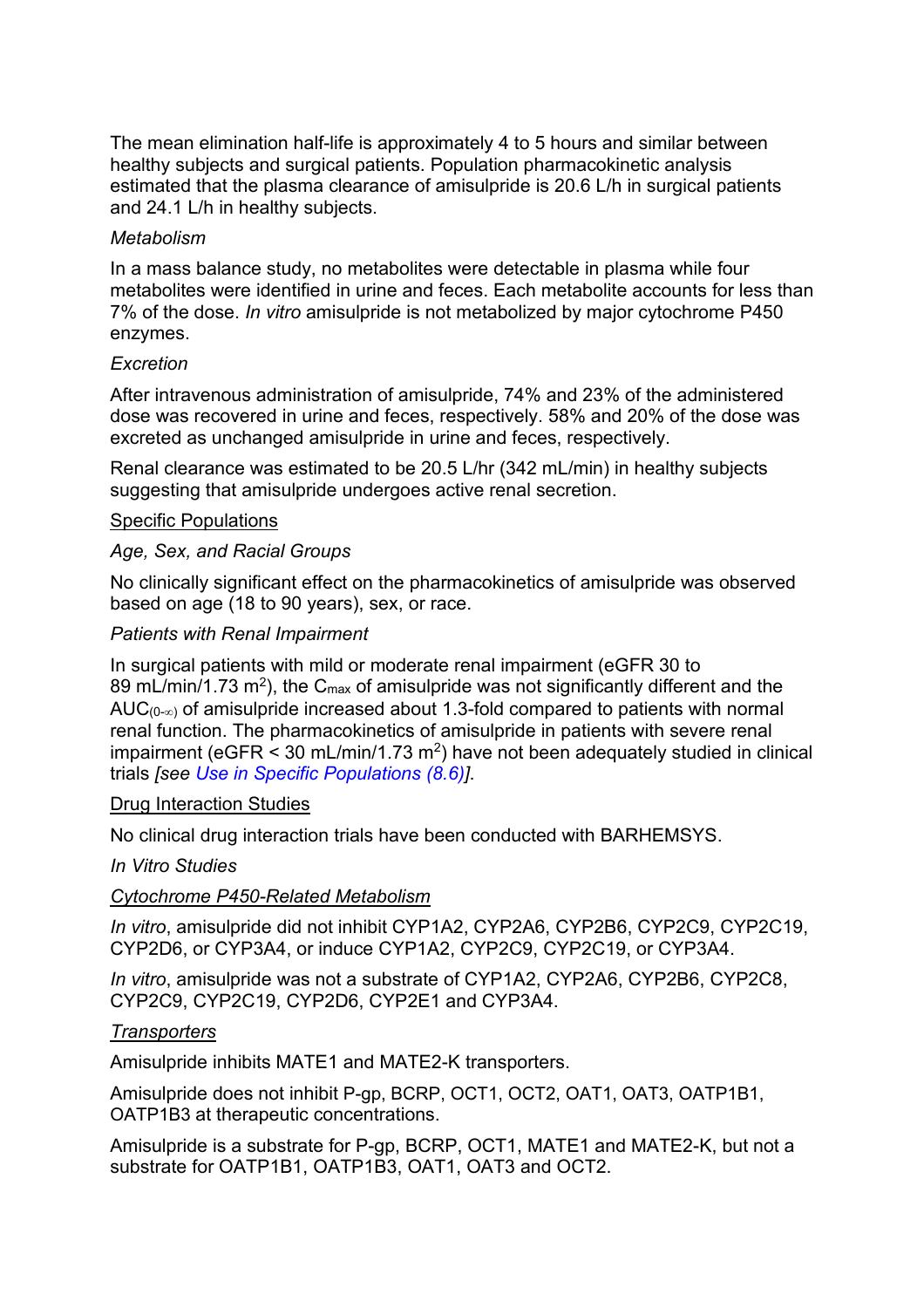# <span id="page-9-3"></span>**13 NONCLINICAL TOXICOLOGY**

## <span id="page-9-0"></span>**13.1 Carcinogenesis, Mutagenesis, Impairment of Fertility**

Long-term studies to assess the carcinogenic potential of amisulpride have not been conducted. Amisulpride was not genotoxic in the bacterial reverse mutation assay, the *in vitro* human peripheral blood lymphocytes assay, and the *in vivo* rat bone marrow micronucleus assay.

The effect of amisulpride on fertility was studied in rats at oral doses up to 160 mg/kg/day (43 times the exposure based on AUC at the highest recommended dose of 10 mg). Most female animals (90% to 95%) at each dose level remained in diestrus and failed to mate. However, this effect on mating reversed following cessation of treatment. No treatment-related effects were observed on uterine/implantation parameters or sperm counts, sperm motility or sperm morphology.

## <span id="page-9-1"></span>**14 CLINICAL STUDIES**

## <span id="page-9-2"></span>**14.1 Prevention of Postoperative Nausea and Vomiting**

The efficacy of BARHEMSYS for the prevention of PONV was evaluated in two randomized, double-blind, placebo-controlled, multi-center trials in patients undergoing general anesthesia and elective surgery (Study 1 and Study 2). In Study 1 (NCT01991860), patients received monotherapy with BARHEMSYS; while in Study 2 (NCT02337062), patients received BARHEMSYS in combination with one other intravenously administered, non-dopaminergic antiemetic (ondansetron, dexamethasone or betamethasone). In both trials, patients were administered BARHEMSYS at the induction of anesthesia.

Study 1 was conducted in the United States in 342 patients. The mean age was 54 years (range 21 to 88 years); 65% female; 87% White/Caucasian, 12% Black, and 1% Asian race. The treatment groups were similarly matched in terms of risk for PONV with 30% of patients having two risk factors, 47% of patients having three risk factors and 23% of patients having four risk factors.

Study 2 was conducted in the United States and Europe in 1,147 patients. The mean age was 49 years (range 18 to 91 years); 97% female; 75% White/Caucasian, 9% Black, 1% Asian, and 14% of unreported race. The treatment groups were similarly matched in terms of risk for PONV with 56% of patients having three risk factors and 43% of patients having four risk factors.

The primary efficacy endpoint in both trials was Complete Response, defined as absence of any episode of emesis or use of rescue medication within the first 24 hours postoperatively. Results for both trials are shown in [Table 3.](#page-10-1)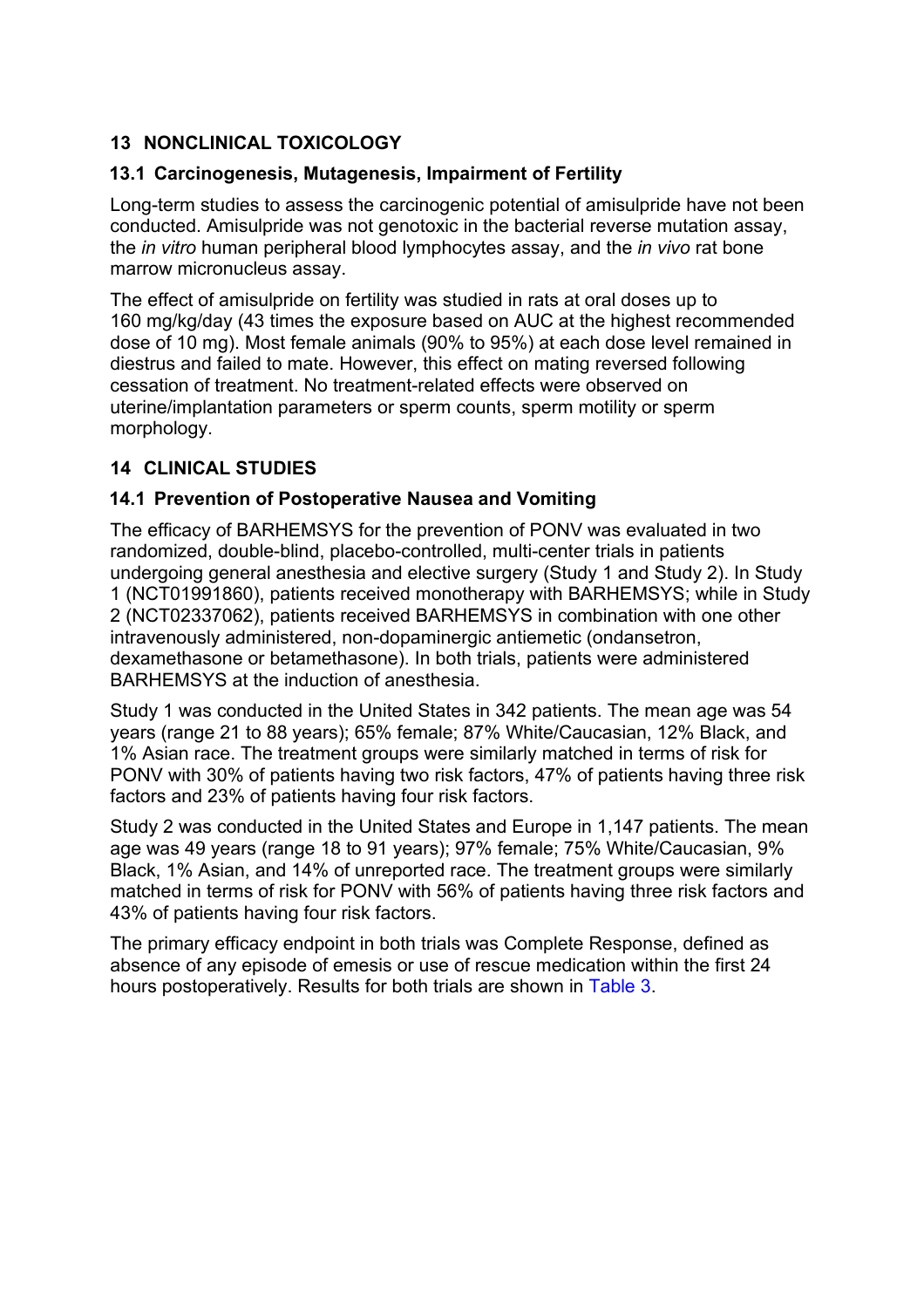<span id="page-10-1"></span>**Table 3. Complete Response Rates in Adult Patients for the Prevention of PONV Within 24 Hours After End of Surgery in Studies 1 and 2**

|                                | Study 1                                          |                             | <b>Study 2</b>                                                        |                                                                  |  |
|--------------------------------|--------------------------------------------------|-----------------------------|-----------------------------------------------------------------------|------------------------------------------------------------------|--|
|                                | <b>BARHEMSYS</b><br>5 <sub>mg</sub><br>$(n=176)$ | <b>Placebo</b><br>$(n=166)$ | <b>BARHEMSYS 5 mg</b><br>with<br><b>Another Antiemetic</b><br>(n=572) | <b>Placebo</b><br>with<br><b>Another Antiemetic</b><br>$(n=575)$ |  |
| Complete<br>Response           | 78 (44%)                                         | 54 (33%)                    | 330 (58%)                                                             | 268 (47%)                                                        |  |
| <b>Difference</b><br>(95% CI)* | 12%<br>$(2\%, 22\%)$                             |                             | 11%<br>$(5\%, 17\%)$                                                  |                                                                  |  |

\*Unadjusted, nominal 95% confidence interval

## <span id="page-10-0"></span>**14.2 Treatment of Postoperative Nausea and Vomiting**

The efficacy of BARHEMSYS 10 mg as a single dose was evaluated in two randomized, double-blind, placebo-controlled, multi-center trials in patients experiencing PONV after general anesthesia and elective surgery (Study 3 and Study 4). Study 3 (NCT02449291) enrolled patients who had not received prior PONV prophylaxis, whereas Study 4 (NCT02646566) included patients who had received and failed PONV prophylaxis with an antiemetic of another class. Patients were excluded if they had received a  $D_2$  receptor antagonist antiemetic.

Study 3 was conducted in 369 patients (mean age 47 years, range 19 to 82 years; 76% female; 82% White/Caucasian, 8% Black, 2% Asian, and 8% of unreported race). Most of the patients had either two risk factors (36%) or three risk factors (53%) for PONV and these percentages were similar between treatment groups.

Study 4 was conducted in 465 patients (mean age 46 years, range 18 to 85 years; 90% female; 82% White/Caucasian, 9% Black, 3% Asian, and 6% of unreported race). Patients had received prior PONV prophylaxis with one or more nondopaminergic antiemetics: a 5-HT3-antagonist in 77%, dexamethasone in 65% and another antiemetic class in 10%. Most of the patients had either three risk factors (43%) or four risk factors (51%) for PONV and these percentages were similar between treatment groups.

For both trials, the primary efficacy endpoint was Complete Response defined as absence of any episode of emesis or use of rescue medication within the first 24 hours after treatment (excluding emesis within the first 30 minutes).

BARHEMSYS Complete Response in both studies is shown in [Table 4.](#page-10-2)

#### <span id="page-10-2"></span>**Table 4. Complete Response Rates in Adult Patients for the Treatment of PONV Within 24 Hours After Treatmenta in Studies 3 and 4**

|                                  | Study 3<br>(no prophylaxis)       |                             | Study 4<br>(prior prophylaxis) <sup>b</sup> |                             |  |
|----------------------------------|-----------------------------------|-----------------------------|---------------------------------------------|-----------------------------|--|
|                                  | <b>BARHEMSYS 10 mg</b><br>(n=188) | <b>Placebo</b><br>$(n=181)$ | <b>BARHEMSYS 10 mg</b><br>$(n=230)$         | <b>Placebo</b><br>$(n=235)$ |  |
| <b>Complete Response</b>         | 59 (31%)                          | 39 (22%)                    | 96 (42%)                                    | 67 (29%)                    |  |
| Difference (95% CI) <sup>c</sup> | 10% (1%, 19%)                     |                             | 13% (5%, 22%)                               |                             |  |

<sup>a</sup> Excluding emesis within the first 30 minutes

b Received prior PONV prophylaxis with one or more non-dopaminergic antiemetics: a 5-HT<sub>3</sub>-antagonist in 77%,

dexamethasone in 65% and another antiemetic class in 10%

<sup>c</sup> Unadjusted, nominal 95% confidence interval